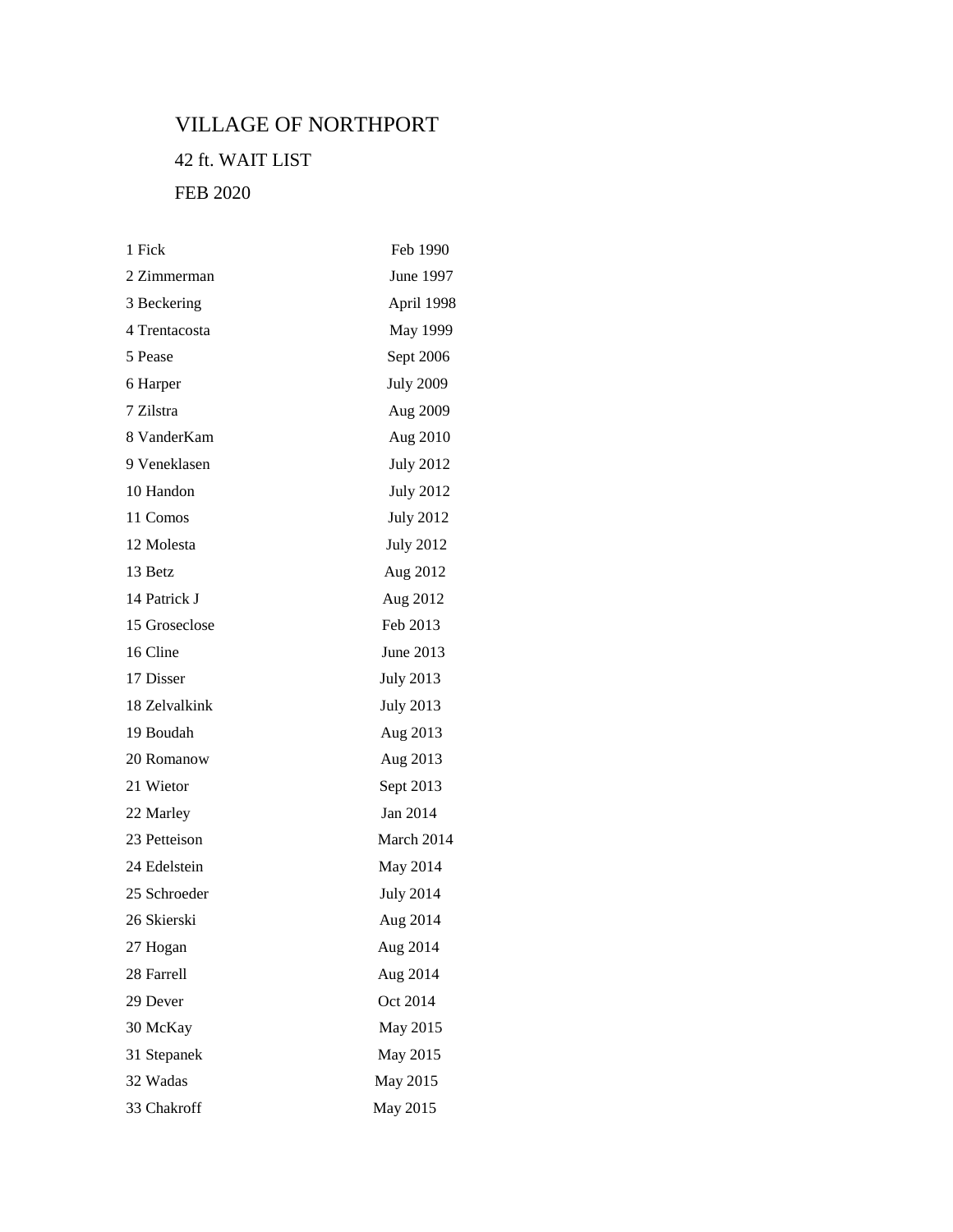| 34 Weber      | June 2015        |
|---------------|------------------|
| 35 Stekl      | <b>July 2015</b> |
| 36 Strietman  | <b>July 2015</b> |
| 37 Mallery    | Aug 2015         |
| 38 Williams C | Aug 2015         |
| 39 Luther     | Aug 2015         |
| 40 DeGroot    | Aug 2015         |
| 41 Arman      | Sept 2015        |
| 42 Hicklin    | Oct 2015         |
| 43 Money      | Oct 2015         |
| 44 Miller G   | May 2016         |
| 45 Sears      | May 2016         |
| 46 Symon      | June 2016        |
| 47 Van Rees   | <b>July 2016</b> |
| 48 Reynolds   | <b>July 2016</b> |
| 49 Lagieski   | Aug 2016         |
| 50 Weng       | Sept 2016        |
| 51 Howrey     | Sept 2016        |
| 52 Massey     | Sept 2016        |
| 53 Palucki    | Nov 2016         |
| 54 Mangan     | Nov 2016         |
| 55 Woods R    | Feb 2017         |
| 56 Howells    | March 2017       |
| 57 Nielson    | May 2019         |
| 58 Mongin     | May 2017         |
| 59 Pumphrey   | June 2017        |
| 60 Knoll      | <b>July 2017</b> |
| 61 Robertson  | <b>July 2017</b> |
| 62 Meekhof    | Aug 2017         |
| 63 Watkins    | Sept 2017        |
| 64 VonderHoff | Oct 2017         |
| 65 Harding    | May 2018         |
| 66 Brugemon   | June 2018        |
| 67 Crowder    | <b>July 2018</b> |
| 68 Ringl      | <b>July 2018</b> |
| 69 Newell     | <b>July 2018</b> |
| 70 Angelas    | <b>July 2018</b> |